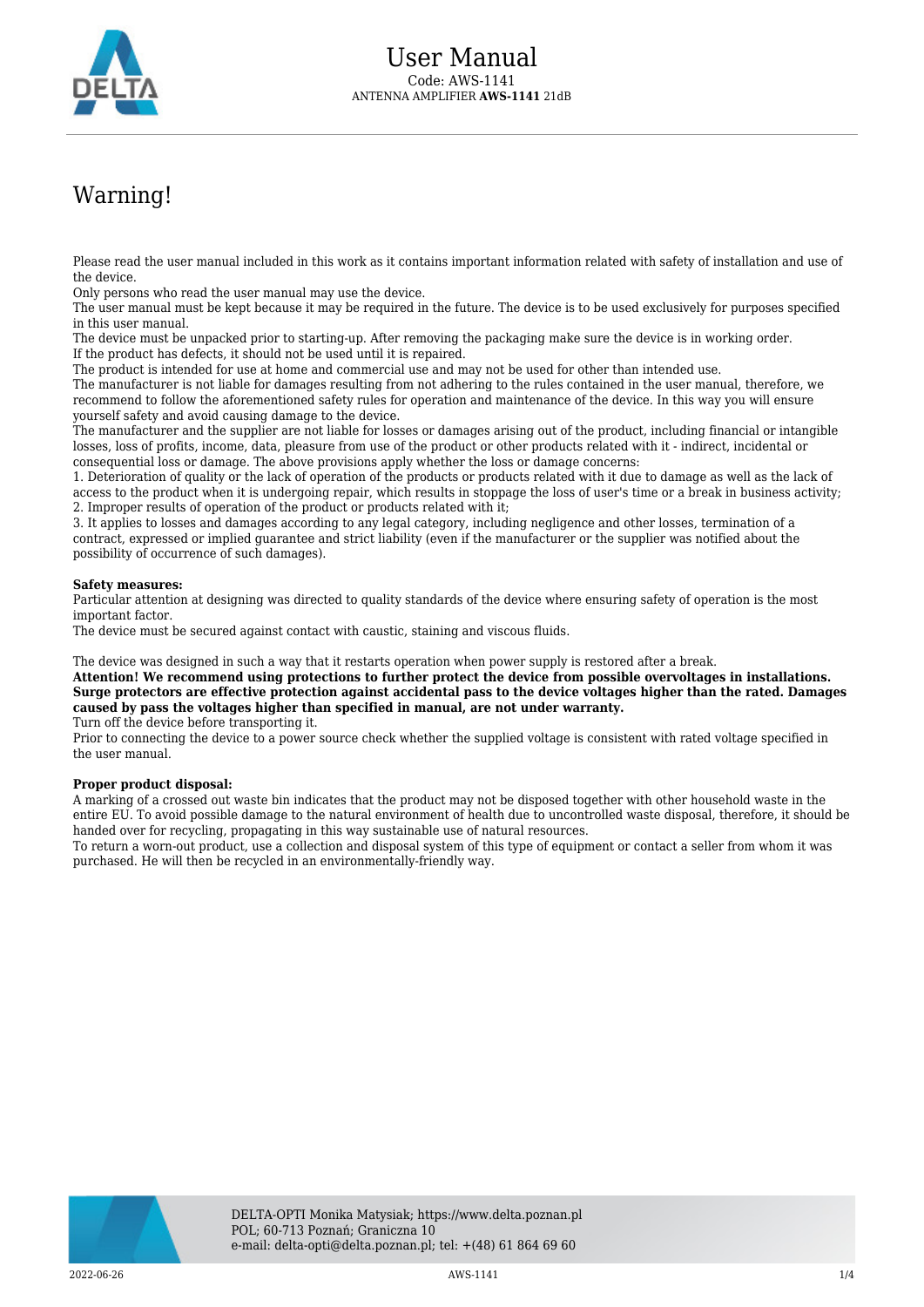



The AWS-1141 is used to TV signal distribution in home antennas installations. Gain adjustment allows to set the right level of signal in whole installation.

Amplifier can be powered directly from included power adapter or via output with using a separator.

| Frequency range:          | 87 MHz  790 MHz              |
|---------------------------|------------------------------|
| Number of inputs/outputs: | 1/1                          |
| Input/output impedance:   | 75 $\Omega$                  |
| Connectors type:          | "F"                          |
| Gain:                     | 19 dB / 22 dB (± 1.5) dB     |
| Gain adjustment:          | $0 dB \dots 10 dB (+/- 1dB)$ |
| S/N ratio:                | 3 dB                         |
| Maximum output level:     | $106$ dB $\mu$ V             |
| IMA3 60dB:                | $100$ dB $\mu$ V             |
| <b>IMA2 60dB:</b>         | 87 dBµV                      |
| Return loss:              | 10dB                         |
| Pre-amplifiers powering:  | ✓                            |
| Operation temp:           | -25 °C  55 °C                |
| Power supply:             | 12 V DC / 150 mA             |
| Guarantee:                | 2 years                      |

Connectors:

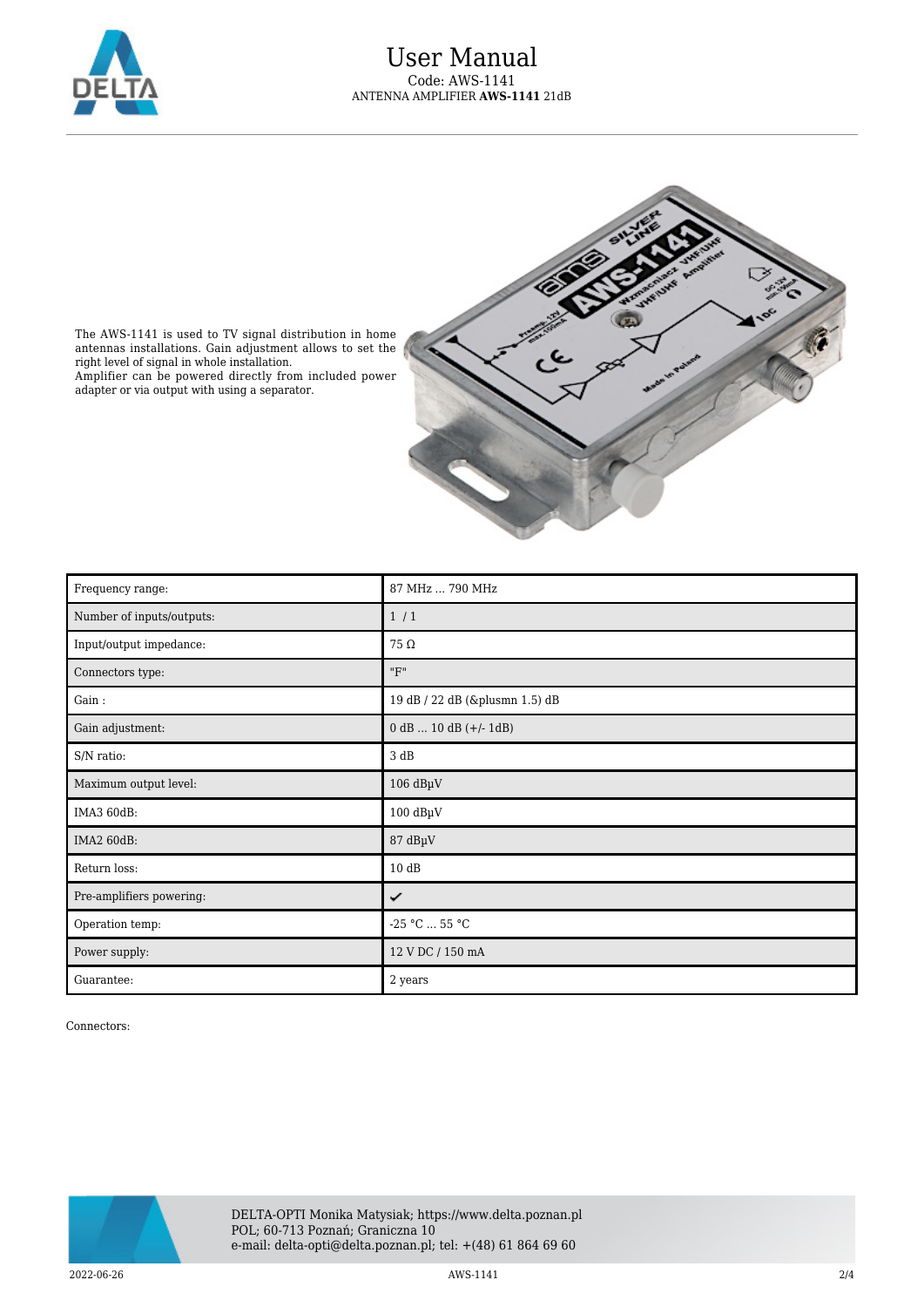





Top view:



Internal view of the housing:



DELTA-OPTI Monika Matysiak; https://www.delta.poznan.pl POL; 60-713 Poznań; Graniczna 10 e-mail: delta-opti@delta.poznan.pl; tel: +(48) 61 864 69 60

 $2022-06-26$  3/4